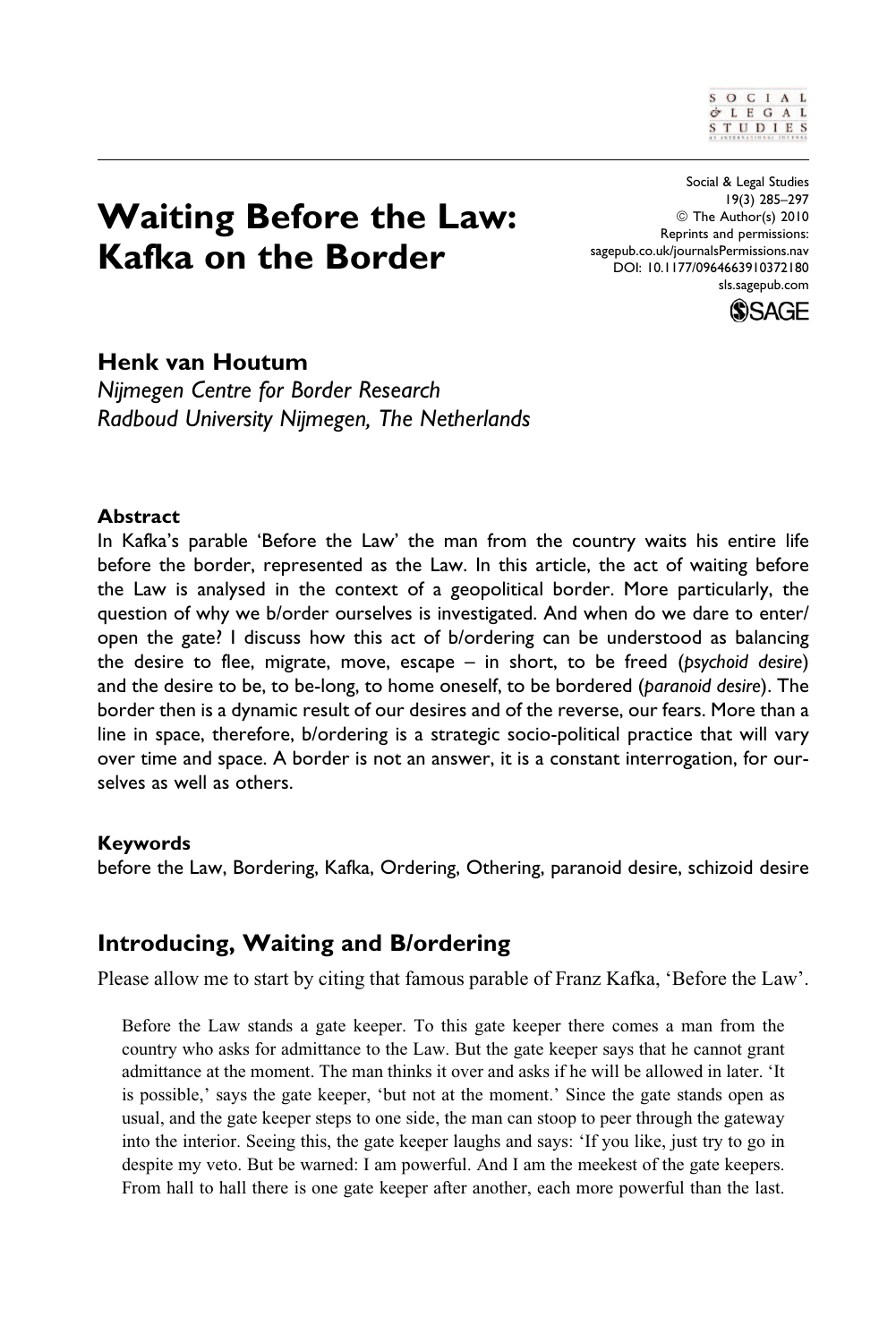The third gate keeper is already so terrible that even I cannot bear to look at him.' These are difficulties the man from the country has not expected; the Law, he thinks, should surely be accessible at all times and to everyone, but as he now takes a closer look at the gate keeper in his fur coat, with his big sharp nose and long thin, black Tartar beard, he decides that it is better to wait until he gets permission to enter. The gate keeper gives him a stool and lets him sit down at one side of the door. There he sits for days and even years. He makes many attempts to be admitted, and wearies the gate keeper by his importunity. The gate keeper frequently has little interviews with him, asking him questions about his home and many other things, but the questions are put indifferently, patronizingly, and always finish with the statement that he cannot be let in yet. The man, who has furnished himself with many things for his journey, sacrifices all he has, however valuable, to the gate keeper. The gate keeper accepts everything, but always with the remark: 'I am only taking it to keep you from thinking you have omitted anything.' During these many years the man fixes his attention almost continuously on the gate keeper. He forgets the other gate keepers, and this first one seems to him the sole obstacle preventing access to the Law. He curses his bad luck, in his early years boldly and loudly; later, as he grows old, he only grumbles to himself. He becomes childish, and since in his year long contemplation of the gate keeper he has come to know even the fleas in his fur collar, he begs the fleas to help him and to change the gate keeper's mind. At length his eyesight begins to fail, and he does not know whether the world is darker or whether his eyes are only deceiving him. Yet in his darkness he is now aware of a radiance that streams inextinguishable from the gateway of the Law. Now he nears the end of his life. Before he dies, all his experiences in these long years gather themselves in his head to a point, a question he has not yet asked the gate keeper. He waves him nearer since he can no longer raise his stiffening body. The gate keeper has to bend low toward him, for the difference in height between them has altered much to the man's disadvantage. 'What do you want to know now?' asks the gate keeper; 'you are insatiable.' 'Everyone strives to reach the Law,' says the man, 'so how does it happen that for all these many years no one but myself has ever begged for admittance?' The gate keeper recognizes the man has reached his end, and, to let his failing senses catch the words, roars in his ear: 'No one else could ever be admitted here, since this gate was made only for you. The border guard is what defines himself, hence is in the end not someone else. And now, I am going to shut it.' (Franz Kafka, 1915/1998)

Maybe precisely because there is no final truth of this piece, there is no 'there' there in this text of Kafka this parable 'Before the Law' has fascinated many readers in various disciplines (see e.g. Agamben, 1995/2002; Derrida, 1992, 1994/2001). The parable is almost impenetrable, like a void, just as the Law in the story is. Hence, perhaps more than anything, the text is a mirror, an endless becoming, it fills itself with meaning by selfreflection of one's own being and b/ordering. The text is foremost a quest and a question, rather than an answer. I will use this dazzling, intriguing text of Kafka to analyse the why of borders. Kafka's quest allows me to make cross-references to the schools of thought of Nietzsche, Foucault and Deleuze who, each in their own manner, have equally been absorbed with and have aimed to find ways to understand and/or escape the subjection to a (re)pressing b/order. In short, in this short article, I aim to travel up to the border along with Kafka and some of his aforementioned previous and later fellow-travellers, and ask why and how in a regular democracy we wait at the border, and why do we thereby b/order ourselves and hence not only repress ourselves but also construct others? And is there then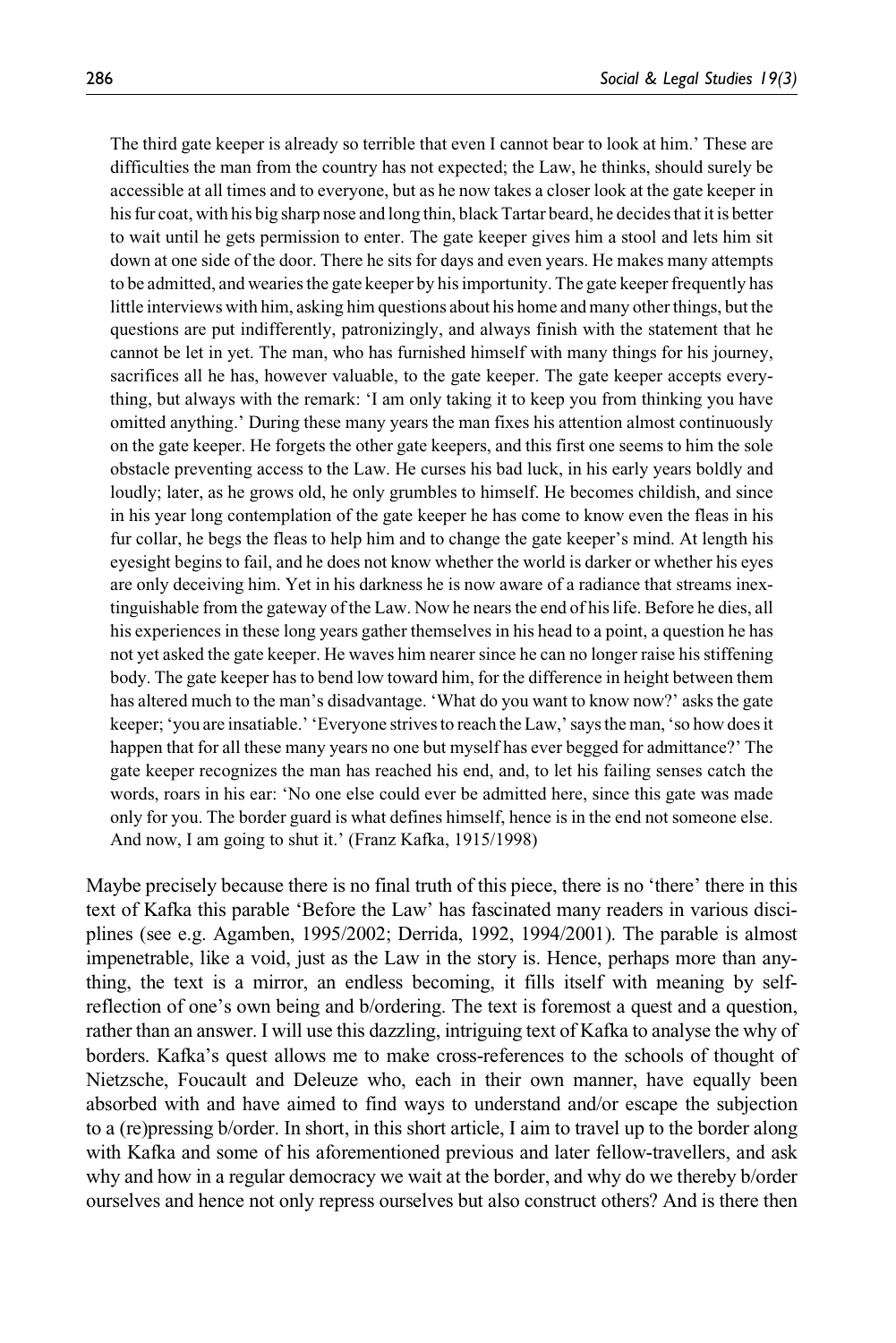no opening of the gate possible; is there no escape from this act of waiting? What do we fear and desire when faced with the walls that we have raised around ourselves?

## Border Waiters

The man from the country is waiting before the Law. He is waiting all his life to have permission to enter. It is this waiting that is most telling. For, to wait is to discipline oneself as waiting asks for a standstill, a fixation on a place and the subjection to the passing of time. It makes one aware that one is not taking part in other activities, one cannot spend time otherwise in other places, when one has decided or is forced to wait. B/ordering a geopolitical territory as well as entering it are important parts of waiting. This waiting has a double condition. For, not only the man from the country is waiting. Also the border guard stands there to wait for him. And contrary to the man from the country, a border guard is trained in the act of waiting. Border guards are in fact border waiters. They serve the border. Border guards as border waiters are, as the Greek poet Konstantinos Petros Kaváfis put it in his poem of 1904, and the writer John Michael Coetzee reminded us again in his beautiful book of 1980 with the same title, waiting for the barbarians. Kava´fis' last lines in his poem powerfully expressed the double meaning of waiting, so significant for any border: 'And now, what's going to happen to us without barbarians? They were, those people, a kind of solution'. For, as long as there are borders and border guards there will be barbarians.

As representatives of the Law, that is of state sovereignty and state power, border guards control the database of the macro-reality that is the state border, where the guards decide what is real or not and they decide who is allowed in or not. They are performing the Law. The individual is trespassing on a piece of land that they wait at, watch over and guard, day in and day out. He/she is a foreigner, not from here, who has to ask for permission to enter and for hospitality. Or, in Derrida's terms:

the foreigner is first of all foreign to the legal language in which the duty of hospitality is formulated, the right to asylum, its limits, norms, policing, etc. He has to ask for hospitality in a language which by definition is not his own, the one imposed on him by the master of the house, the host, the king, the lord, the authorities, the nation, the State, the father, etc. This personage imposes on him translation into their own language, and that's the first act of violence. (Derrida, 2000: 15)

Hence, the individual is being subjected to the legal judgment and control of the border guards that stand and wait before their gate. They have waited for the foreign subject to come, the subject was expected, not he/she in particular, but he/she as a category, as a citizen, an immigrant, refugee, lawless nomad, tourist, cross-border worker, or business traveller. They watch over their own people by watching, classifying and categorizing you as an individual who wishes to enter. A border examination is therefore, as Salter (2007a) argues, building on from the work of Agamben, a state of exception (Agamben, 2005). At the border the application of the Law for the case of the traveller is suspended in order to guarantee its existence until the case can be made applicable to the normal situation, that is, until the sovereign decides about the legality of those who wish to enter.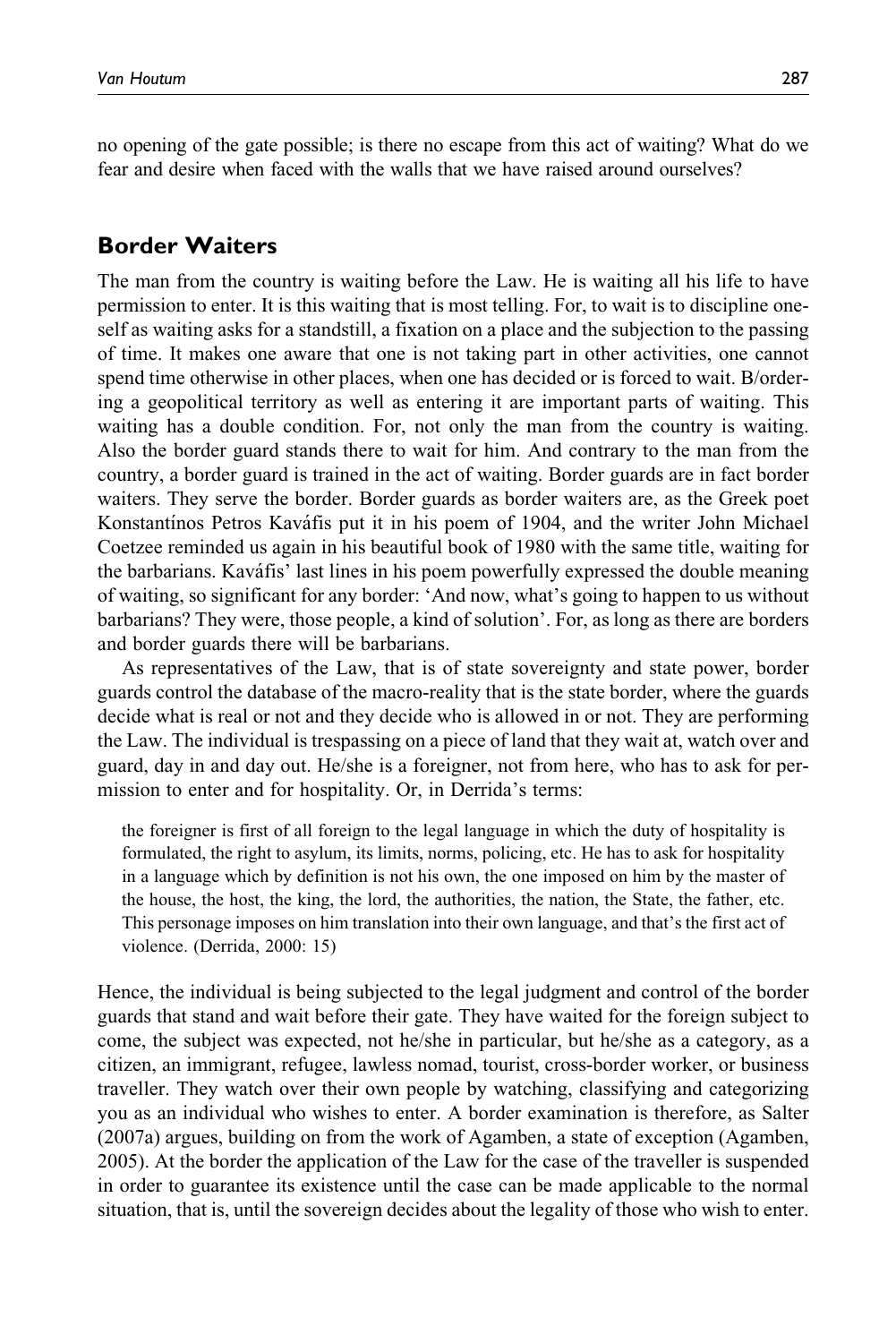The border is hence a zone, an extra-political nowhere where the sovereign exercises a decision (Salter, 2007a). As a consequence, when entering another country, another Law, one subjects oneself to the act of waiting. The man from the country has to wait. He is outside, and yet by waiting before the Law, belongs to the Law (cf. Agamben, 1995/2002). He has to wait for the border guards' permission, for his or her decision (Lugo, 2000; Salter, 2007a).

In general, in today's world, the decision for permission is increasingly based on a test. If his/her name, movements, body metrics or his/her personal luggage do not belong to their pre-given categories or look suspect to the border guards, then he/she fails their reality and reliability test. Most particularly, the border guards are trained and disciplined to wait for, recognize and filter out in the test that is the border the unlawful, the Out-Laws. Hence, for the waiting border guards, the subject is potentially an outlaw, a potentially unreliable trespasser and threat to their order. The subject is the data for the border guards, the input for their state machinery. Increasingly, a state border has become a uniformistic, digital machine, where the subject and his/her belongings will be scanned, enumerated, objectified and processed. Particularly at airports, the bordersites par excellence of our global age, this bio-metrical positivistic scanning is becoming more and more automated, resulting in scans of our faces, fingers, eyes and bodies (see also Salter, 2007b; Walters, 2006). The difference between the luggage that you carry with you that is controlled, scanned and processed and the human body has become blurred. For the border waiters at airports, your body has become a passport and the luggage in and of itself. It is this increasingly metrical border machinery which will tell you who you are, that is, which category you as a state subject belong to and if you as subject will be allowed to enter or not.

Striking then is that the suspicion, the anxiety that is created in this positivistic rite of passage that is the border control, is often internalized. For, as in a Foucauldian panopticon, the subject loses his/her privacy, and starts feeling anxious and vulnerable: he/she enters the confessionary complex (Foucault, 1977). Hence, what most commonly happens is that people passing the border will subject themselves to the *mise-en-scène* of the space of examination and small passage set up by the border guards, and thereby internalize the dramatic, performative script that is the border control. The wannabe-borderpasser performs hyper-authenticity, which is to be understood as a translation strategy of embodying the foreigner through the language and gaze of the host (see Jestrovic, 2008). In a way, therefore, in this micropolitics one becomes one's own gate keeper. One becomes one's own waiting act for his/her own border gate. Similarly, the man from the country is not prevented from entering, he is preventing himself, and he is disciplining, policing and b/ordering himself. There may be many possible doors in society, many possible routes to take. Yet, the man from the country has internalized the waiting for his door, he has chosen to wait before the Law, waiting to be permitted to enter the Law.

### Emptiness

Implicitly building on this parable of Kafka, it was Michel Foucault (1977) who freed us from the naive assumption that political power was a 'there' there, visible at the borders or sitting in a castle somewhere in the centre (Brussels, Washington, Moscow, Beijing, etc.).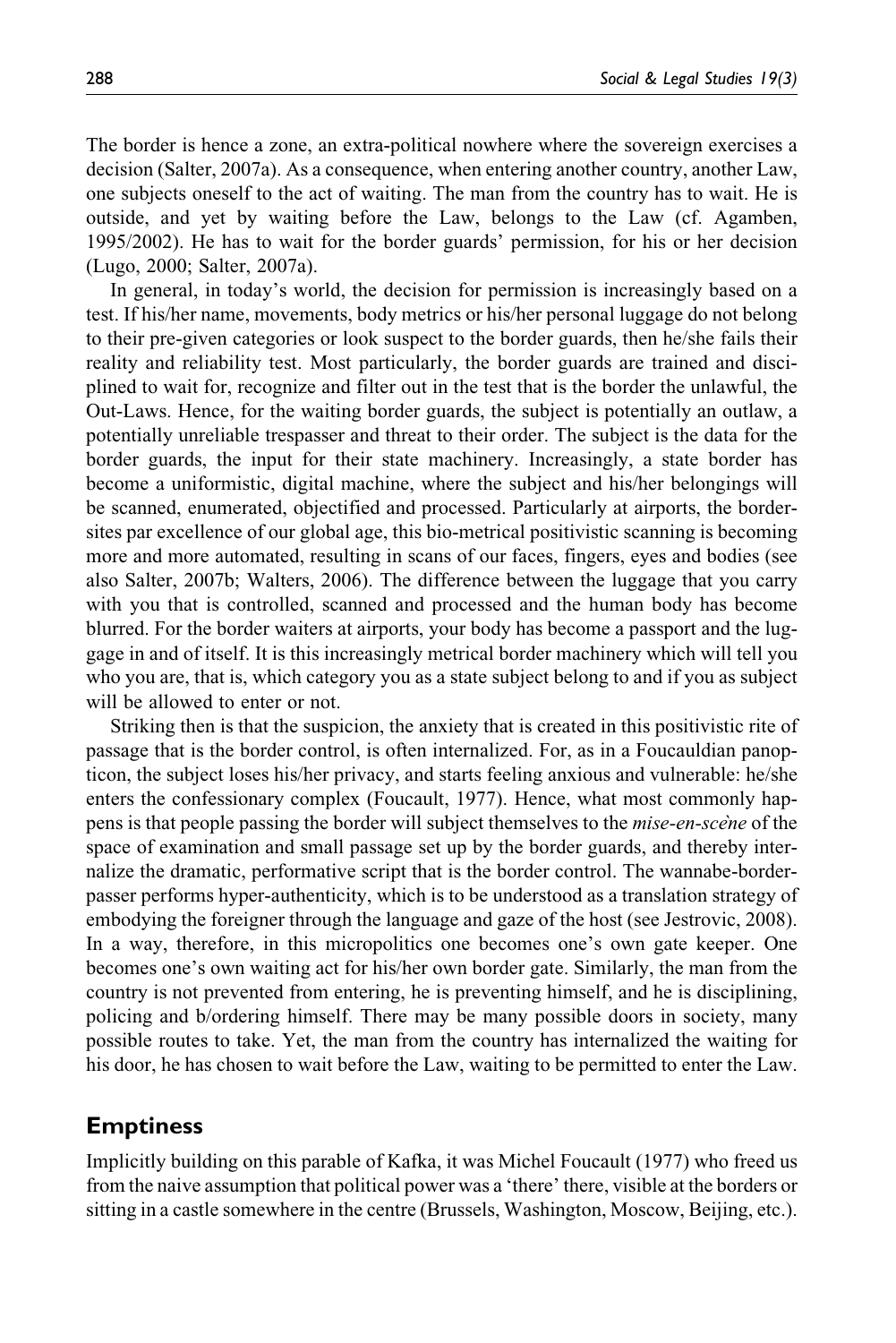With the building of democratic nation states, we have left the power of the One Sovereign. And with this disappearance of the aristocracy power has become less visible. It has been dispersed, diffused and scattered. The Law itself is decentred, there is no centre behind the Gate. The Law itself is empty. The modes of conduct and the ethics of being are institutionalized in the Law. The Law is hence a transcription of the societal habitus. There is nothing behind the door of our transcription, the power of the Law is what we make of the Law: the waiting. Foucault analysed a variety of power politics in and by various institutions (asylums, hospitals, academia, prison, school, family, sexuality, etc). For Foucault, the Law is a public domain, yet without any possibility of access, without a centre. The Law is beyond the reach of individual power, dis-located, receding in the outside, an intrinsic alienation. Its total powers are invisible for those standing before it:

If you like, just try to go in despite my veto. But be warned: I am powerful. And I am the meekest of the gate keepers. From hall to hall there is one gate keeper after another, each more powerful than the last. The third gate keeper is already so terrible that even I cannot bear to look at him. (Kafka, 1915/1988)

This alienation of the Law is perhaps most clearly reflected in the following meditation by Foucault on the ideas of Maurice Blanchot:

In fact, the presence of the law is its concealment. ... the law haunts cities, institutions, conduct, and gestures; whatever one does, however great the disorder and carelessness, it has already applied its might ... you might think that you have detached yourself from it and can observe its exercise from without. The moment you believe that you can read its decrees from afar and that they apply only to other people is the moment you are closest to the law ... Yet this perpetual manifestation never illuminates what the law says or wants: the law is not the principle or inner rule of conduct. It is the outside that envelops conduct, thereby removing it from all interiority; it is the darkness beyond its borders; it is the void that surrounds it, converting, unknown to anyone, its singularity into the gray monotony of the universal and opening around it a space of uneasiness, of dissatisfaction, of multiplied zeal. And of transgression. How could one know the law and truly experience it, how could one force it to come into view, to exercise its powers clearly, to speak, without provoking it, without pursuing it into its recesses, without resolutely going even farther into the outside into which it is always receding? ... That is why transgression endeavors to overstep prohibition in an attempt to attract the law to itself; it always surrenders to the attraction of the essential withdrawal of the law; it obstinately advances into the opening of an invisibility over which it will never triumph. (Foucault, in Foucault and Blanchot, 1989: 33–5)

That the Law is dis-located, decentred, does not mean that it is de-political or de-powered. To follow the Law, to 'wait before the Law' is to reproduce the Law and to make the Law powerful. The power of the Law has become what Adam Smith has described for the economic sphere: an invisible hand that guides, conducts, refrains and holds us. Hence, the internalization of the Law, the power in force, is, in the case of a democracy where the Law is indeed of our own making, not accomplished by force, but with our conscious minds and hearts. A democracy would not work if we were not complicit to the power we give to ourselves and in the names of ourselves. But that is not the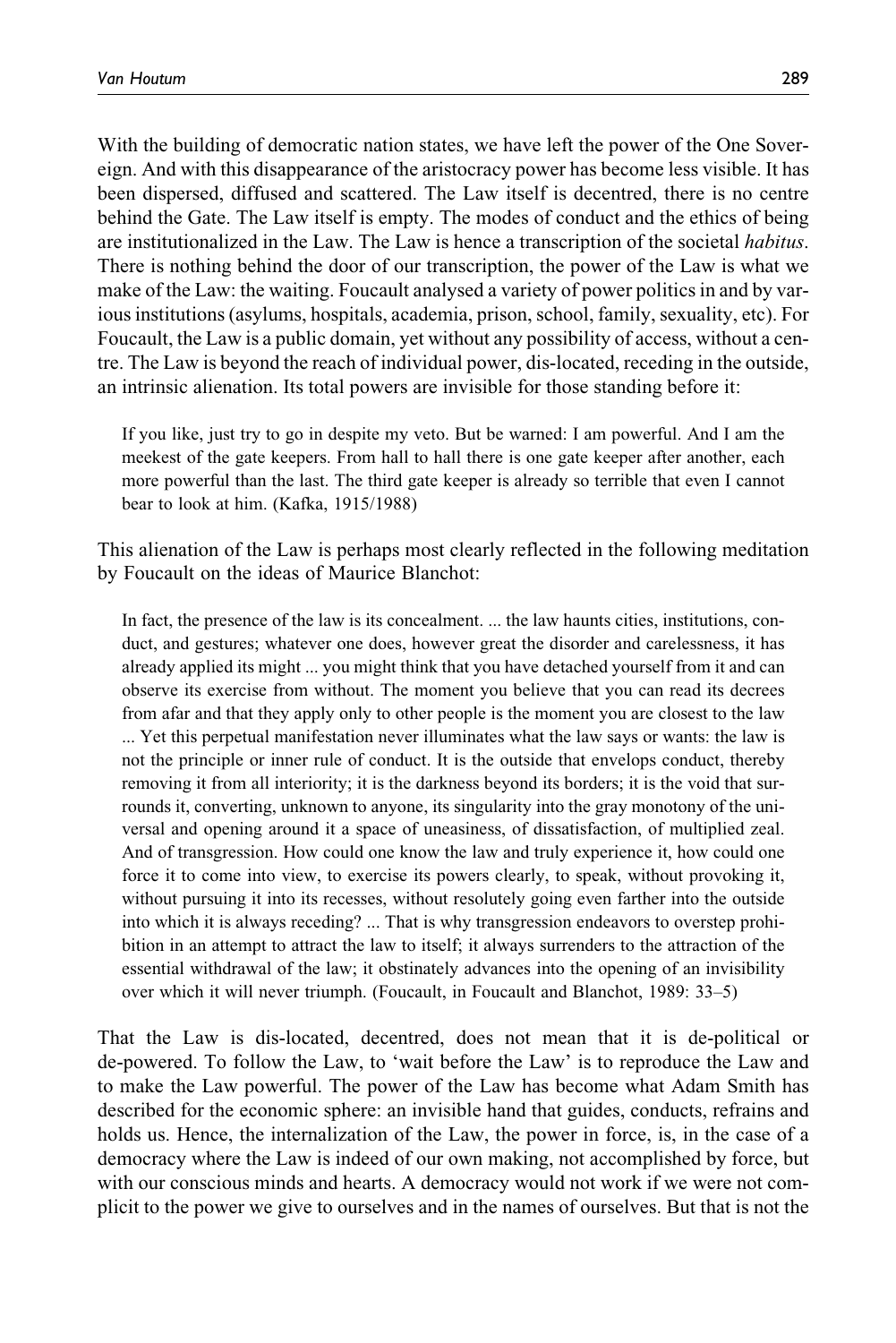same as saying that power is also actually in our hands. It has become omnipresent, yet empty.

And so we are continuously trained, disciplined in the waiting for the final Truth, the final judgment to come either in the form of freedom in the case of the prison, the well-educated and intelligible human in the case of school, ready for the labour market, sound and rational in the case of the madhouse, sound and better in the case of the hospital, to be examined and let through by the border guards, etc. We train and discipline ourselves and internalize the Law in the hope for liberation, in the hope to pass the test. Through its de-centralization, the Law produces a dis-placement, a dis-location of itself. It is omnipresent, yet not localizable, beyond grasp. But what is more, the emptying of the Law also produces a dis-location of those who are subjected by it. One has to wait before the Law, yet there is no entrance to it. That is, the man from the country is not yet allowed entrance. This 'not yet' for the man from the country, however, is a permanent status. It is this, the waiting *before* the Law and the *not yet*, that installs and reproduces power and creates the internalization of control. The terms waiting *before* the Law and *not yet* include a destiny, a future, a promise, a life beyond the present reality, that can only be reached through training, devotion, honesty, working or even suicide, depending on whatever the promise consists of. Hence, we are constantly waiting before the Law, and constantly reproducing the time-spatial b/order. It is the promise of good behaviour, of good internalization of the dominant order, the promise of final appreciation by the Other, that are constructing the social Self, the waiting Self. The consequence is that we live our lives in a 'not yet' status, in flux of constant be-coming, or in the words of Kafka, in indefinite postponement.

#### The Fantasy of the Law

The Law of the territorial border is a belief. It is a belief in the presence and continuity of a spatial binding power, which becomes meaningful and becomes objectified in our everyday social practices. The spatial separation that a border represents is goal and means at the same time (Van Houtum, 2010). A border makes and is made. A border is a verb, not a noun. As Ton van Naerssen and I have argued, we should therefore rather speak of bordering (Van Houtum and van Naerssen, 2002). To border is an act, it is a process of both internalization/subjectification of the Inside and the Objectification/ Verdinglichung/Exclusion of the Outside, the Other. The making of Border is the making of a Be-Longing into an Order, an In-group in an In-Land, and In-side; and the making of Others, is the making of a be-Longing to an Out-Group in an Out-Land, the Out-side. This act of bordering is to be understood as a continual space-fixing process which gives the impression of a finite physical process as if it concerned a physically identifiable entity with objective and unchangeable borders (see also Bauman, 1997). A border is therefore, as philosopher Peter Sloterdijk has recently argued in his book Spheres, not a military defence alone: it is also a sacred desire for eternal truth. No border is built for a short term: it is built for eternity. Knowing at the same time that there is no border in history that has not disappeared, the creation of a border is hence, as Sloterdijk argues, precisely this, a big NO against the death of the nation. It is a testament of the desired eternal life. Hence, a border is an ideology that is believed in, with the walls acting as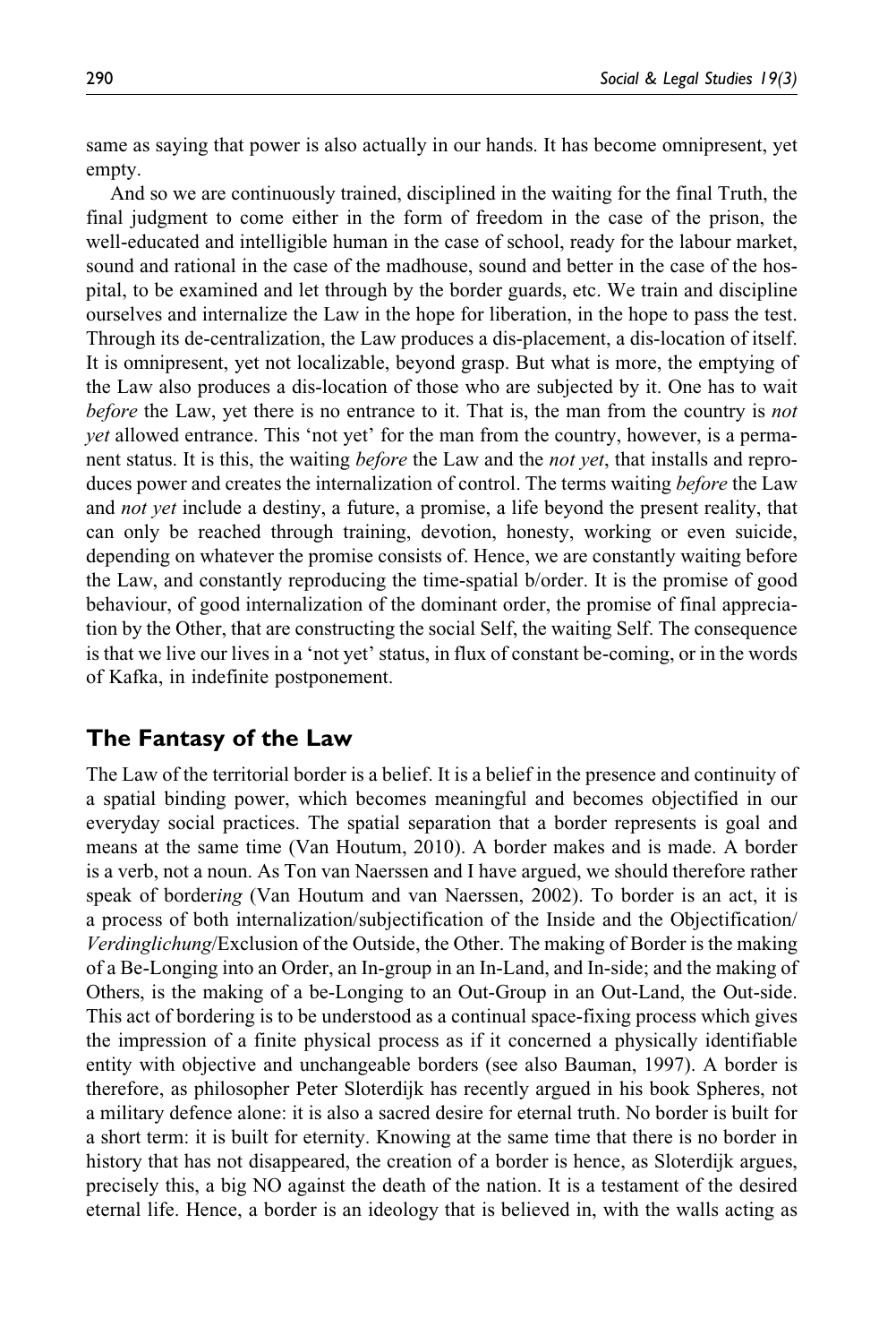the fundament of the own temple. Crucial then in the understanding of the seductive power of borders is that the constitution of a border, a shared truth, creates an immediate satisfaction for a short time, but the consequence is a long-term desire for new appropriation and control of their own truth when this truth is perceived to be threatened (Van Houtum, 2010). The desire, the wish for the (comm)unity of tomorrow, the dream of national utopia is never-ending.

Thatthis utopian desire has or can have dystopian consequences forthose who are kept outside the b/order goes without saying. The paradox is the more one waits before the Law, interpreted here as the more one internalizes a given b/order, and hence the more one locks oneself in, the more then that those who are kept outside the border, are locked out. Waiting before the Law and waiting outside the Law go hand in hand. Most typically, in this day and age, this waiting outside the border has taken the form and shape of asylum and detention camps.

It may be clear then that the border demarcates, represents and communicates truth, but it is not, thereby, truth itself. The emptiness of the Law produces a contingent reality and contingent rituals of truth-keeping of those who wish to maintain the constructed b/order. Borders are thus the construction of a reality and truth in a certain context, in a certain spatial entity. What is seen as truth in one domain can be a lie in the space and/or eyes of an Other. And what conventional reality is in one's own domain can be a doomed image or fantasy in the domain and/or eyes of the Other (Van Houtum, 2010). The belief in a fantasy of a true life produces the necessary illusion that what is lacking in one's identity is filled, that one's (personal) order is unified and coherent. To border oneself is to discipline oneself to an order, is to create oneself, to create a Social Self. It gives meaning to our Selves. It fills the 'holes', it makes a whole. Believing in the truthfulness of a self-devised orderly scheme of reality, be it a home, a neighbourhood, a city, a political or a religious authority, a nation, the European Union, the revolution, an after-world, a heaven or, as in the case of Kafka's parable, the Law, is believed to mean that some of the vulnerability and doubts one lives with can be reduced. Believing in the constructed and imagined community helps to gain some control over the complexities of life. Borders must therefore be seen as a strategic effort of fixation, of distanciation, of gaining control in order to achieve ease (Van Houtum and Van Naerssen, 2002).

Although the b/order is an imagined-and-lived reality, and there is an obvious price to pay for those who are kept outside, in general, that does not stop the desire for the true b/order. Yet, the true b/order has no end, for realizations of wholeness never align with the fantasy perfectly. The perfect identity is always there, beyond the threshold, beyond the gates of the Law. The identity is the desire of a Self or Order that is an unattainable Other. That means that the lack of fulfilment is perpetual and the final Truth of the b/ordered Self is unattainable. In the words of the guard standing before the Law in Kafka's parable: 'you are insatiable'. The man from the country is waiting before the Law, and by internalizing and believing in the fantasy of the Law he has found a pseudo-home, an in-the-meantime-home at the gate, yet his desire to unmask the void, to have access, to know the Truth, to finally become, to truly come Home, is insatiable. This feeling of endlessness is also constructed by the gate keeper who warned him already at the beginning of his life, when he first sought permission to enter, that there is no end indeed in searching for the Truth, for after the first gate keeper there are only more gate keepers, even more powerful and harder to get past than him. There is no final Truth. We remain Outsiders to our own lives, our whole lives. One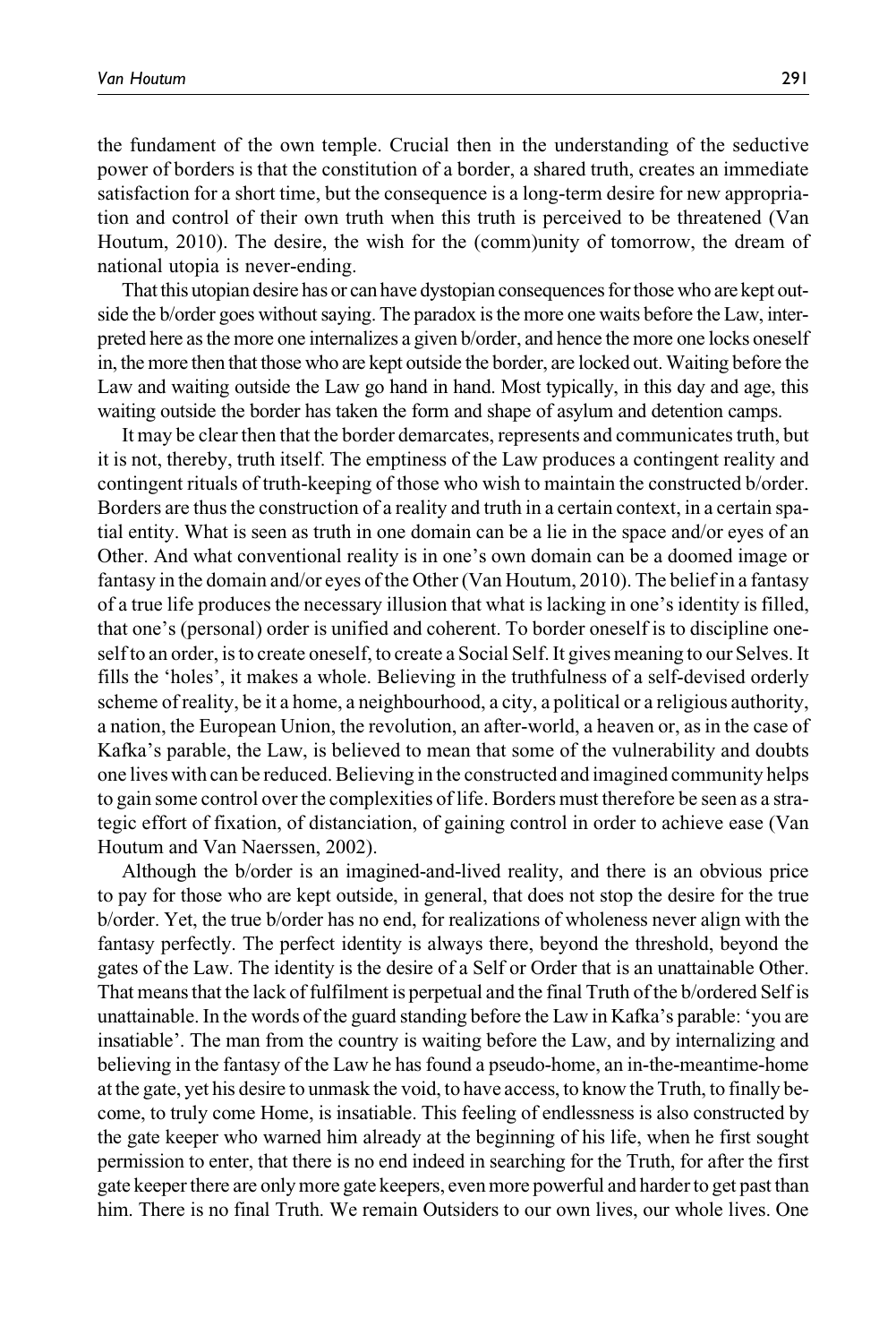cannot enter definitely and for ever into one's own Law. There is no final Homecoming. To fill that lack in the meantime, we create a fantasy-home by waiting before the Law, a simulacrum-home. Hence, we necessarily live in a condition of not yet and never will be. We are unavoidably living in the meantime. We are unavoidably waiting before the Law.

## Escape

Needless to say, this waiting, this eternal internal disciplining is not accepted all the time or by all. There is a continuum that varies from hard-line believing to hard-line resisting, one could say. The true believers at a given time, they who have fully internalized a given order, consider themselves as the pure and authentic people of the dominant territorial order. In the case of a nation for instance, they are the 'true' nationalists or in the case of neo-liberalism as the dominant paradigm, the 'true capitalists'. At the other end, there are, at any given time, actants of resistance against the dominant order, be it against the nation, against communism, neo-liberalism or globalization (the anti-globalists). For the actants of resistance usually argue that it is society that is the evil doer and that the subject is downplayed and aggressively and unwillingly manipulated and/or that outsiders are unjustifiably kept outside the Law. For the resistors, uncritically internalizing the b/ordered society is like living in a lie, implicating a constant struggle and personal warfare. Exemplary in this respect are the words of the critical thinker Chantal Mouffe: 'society is the illusion ... that hides the struggle and antagonism ''behind the scenes'', putting the ''harsh reality'' of antagonism behind a ''protective veil''' (Mouffe, 1993: 51, 53).

Perhaps most powerfully, it was Nietzsche who expressed his discontent with, and critically analysed, the omnipresence of absence and feared the false truth of emptiness of his time like in a *horror vacui*. Nietzsche reserved the word 'nihilism' for this nothingness, the emptiness that he saw around him. For Nietzsche, with the 'death of God', and with him the One Sovereign, the Universal Law, people in his society had come to live in a nihilistic time. For him the emptiness created after the death of God was so powerful that it resulted in lethargy towards life and a suffocation of the human spirit. Nietzsche's analysis of the emptiness and devaluation of life has much in common with the thought of scholars in other times, like Rousseau, Marx and Foucault. What these scholars share is that for them freedom is the natural condition, yet we are alienated, disciplined, fixated and subjectified by the emptiness of the Truth that society commonly offers us. Arguing against the Enlightenment, all these scholars held that the real truth, the real liberation, does not come from rationalism and modernity, for that is nothing more than colonialism and subjectification. The freedom and Truth that the Enlightenment and modernity give us, are a freedom in which a human being is taken hostage by her/his rationality and consciousness. Hence, their plea is to end the alienation, to end the phantom-pain of our life not lived, and to truly free ourselves from the Truth that is offered to us by a disciplining societal order. Ergo, for Nietzsche the most important question in this context, which was later repeated by Safranski (1990), is: how much truth do we need?

It is well-known that Nietzsche advocated a remedy, an escape from this emptiness, this void (Nietzsche, 1966/1987). One of the key theses in his works is that nihilism's destructive effects could and should be overcome in the transcendence to *Ubermensch*. The Ubermensch is then characterized as someone who possesses the 'will to power', who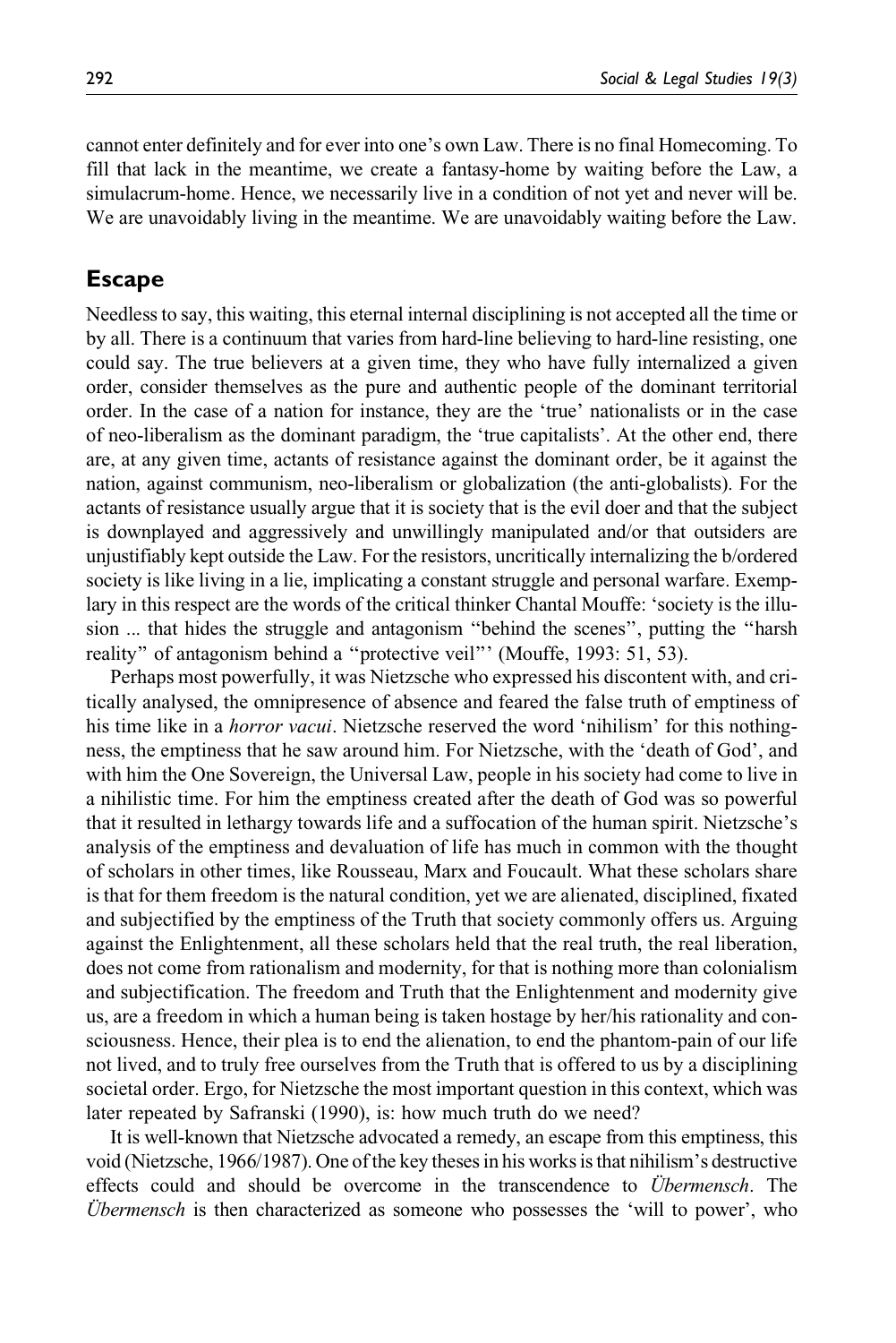affirms life, acts out of passion, creates spirit and love. The *Übermensch* acts above and beyond oneself. Becoming an *Ubermensch* is an act of self-overcoming. In the eyes of Nietzsche, this *Übermensch* is best compared with the Greek God Dionysus, the God of liberation from one's normal self (Nietzsche, 1966/1987). This Dionysus is then to be contrasted with the weak-willed human, who denies life, who seeks only order, comfort and security. This passive human, for Nietzsche, is represented by the Greek God of Apollo, the God of pure form, symmetry. Whereas the Dionysian presents fluidity, formlessness, streams, flows, the Apollonian will in life represent form, borders, contours and determinacy. According to Nietzsche, it is the weak-willed human who borders, suppresses and disciplines himself through fantasies of hierarchical order instead of creating himself. Nietzsche calls this passive Apollonian 'the last man'. His argument then is that Western civilization is moving in the direction of the last man, for whom nothing matters, who has no great passion or commitment, who is unable to dream and create, who lives in a sphere of value-less comfort, the time–space of nihilism. Famously, Nietzsche attacked the purified, fearful, conservative, religious and orderlytime–space of histime because ofthe element of self-denial. The death of the belief in a world of God that transcends man should be replaced by a rebirth of man himself. Hence, the plea for a creative liberation from Truth, for the use of the energy of primitive impulses, for non-reflection, for non-ordering, for dance, ecstasy, a trance that would lead to the transcendence of man himself. It is the movement from the emptiness of a time–space in which God is declared dead, the time–space of zero, the nihil, the abyss, the void, to the state of being one with oneself, to become an *Übermensch*.<sup>1</sup> In a way, therefore, Nietzsche's projectis about the self-enlightenment of the enlightenment, about pointing at the borders of enlightenment, the borders of Truth, the ratio, the Law (Safranski, 2000).

This desire for transcendence, to transcend the borders set out by the Law, to enter the gate, is lucidly present in the parable 'Before the Law' from Kafka. But crucially in Kafka's story, the man is waiting. He does not liberate himself. He does not escape. Seen in this light, Kafka's parable is in fact a testament of the Subject. The man from the country denies life by waiting his entire life before the Law.

Michel Foucault also focused on analyzing the various subjectification and internalization politics of institutions, thereby implicitly declaring the death of the individual. Implicitly following Nietzsche's Dionysian desire, in his later works Foucault tried to theorize the practices and strategies of rethinking oneself, of liberation and desubjectification, the ethical self, or what he labelled the 'aesthetics of existence', expressing the need and the power to free oneself from the internalization of the silencing and suffocating emptiness. Or in the words of the Greek poet Konstantinos Petros Kaváfis in his poem 'Walls', written in 1896:

Without reflection, without mercy, without shame, they built strong walls and high, and compassed me about.

And now I sit here and consider and despair.

My brain is worn with meditating on my fate: I had outside so many things to terminate.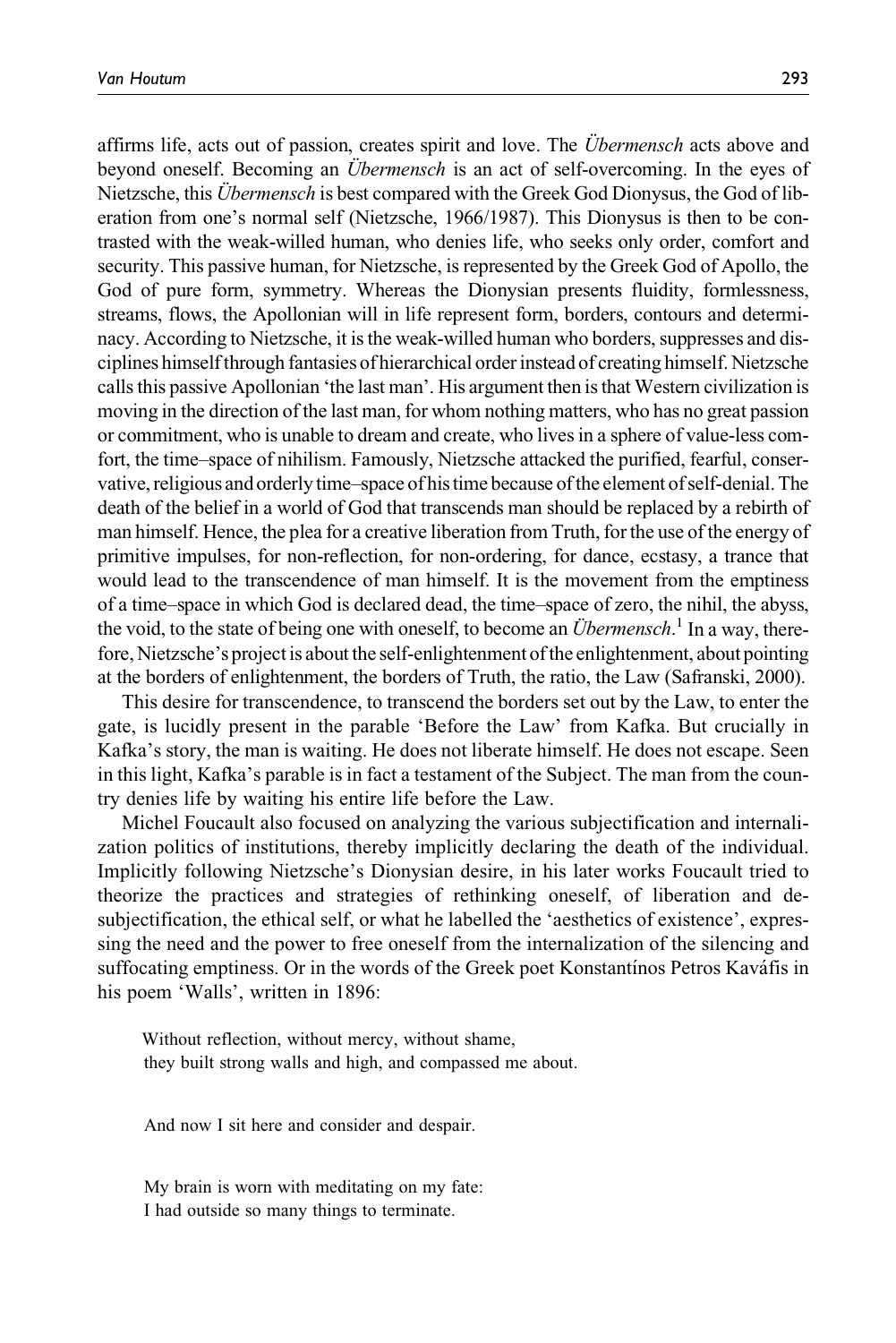Oh! why when they were building did I not beware! But never a sound of building, never an echo came.

Out of the world, insensibly, they shut me out. (Cavafy, 2003)

Perhaps most powerfully, however, Nietzsche's theorization of the Dionysian will to power that moves above and beyond the Apollonian will, was used by Deleuze and Guattari. Using a powerful new vocabulary, they have made it their theoretical goal in life to theorize this Nietzschean aspiration for the non-fascist nomadic, the escape from desiring our own repressive order (Deleuze and Guattari, 1972/2004, 1980/2004). For Deleuze and Guattari there is an internal struggle between order and flight, the above-mentioned Nietzschean Apollonian and Dionysian will in human life. Each human moves then between these two poles, what they label as the *schizoid desire*, and the *paranoid desire*. And these desires are socially produced. Society in their eyes is a desire-machine. On the one hand there is the productive *schizoid* desire of becoming and transcendence, to be 'far-sick', to desperately long-to-be somewhere else, to experience and live the personal freedom despite or thanks to the fear of the unknown, the nonroutine. This is the desire to long for emptiness at the Other side, to de-border oneself, to turn to the Other, to a longing for the Other in oneself, to become a stranger oneself. This desire is what Deleuze and Guattari refer to as the figure of the Nomad. On the other hand, there is the paranoid desire, to be homesick, to desire for order, easiness, nihilism, control, security, comfort, hence the desperate desire for the truth here, the desire for self-repression and disciplining. It is this desire that Deleuze and Guattari also refer to as the figure of the Monad, meaning an impenetrable indivisibility, a universal essence. The law of the territorial border then is the constantly moving navigational route that is the result of sailing between, on the one hand, the Scylla of the free but Law-breaking anti-social, and, on the other, the Charybdis of the social but self-repressed. In other words, the border, principally, is Janus-faced. Janus was the Roman God of the end and the beginning, of the passage, of the guard between the world above and the nether-land. Janus has two faces, the centripetal, inward-oriented and the centrifugal, the outwardoriented face. The crucial question then to answer is which face of Janus are we showing today, and why?

## No End

The border that stands in between the man from the country in Kafka's parable and the space across the border which he dares not to cross is a question of: by which face do we represent ourselves, and which one do we turn towards the Other, the face of fear or of desire? The border therefore questions the Truth in oneself, the Truth of the internalization of power. The border questions the desire to internalize the Law, to internalize the b/order, to be subjected, to be-long to this side of the gate, to be a subject made to wait for the promise that is implicit in the bordering of any space: to wait for tomorrow, the near future, the fulfilment of the dream that is order. This waiting is liberating, it gives one a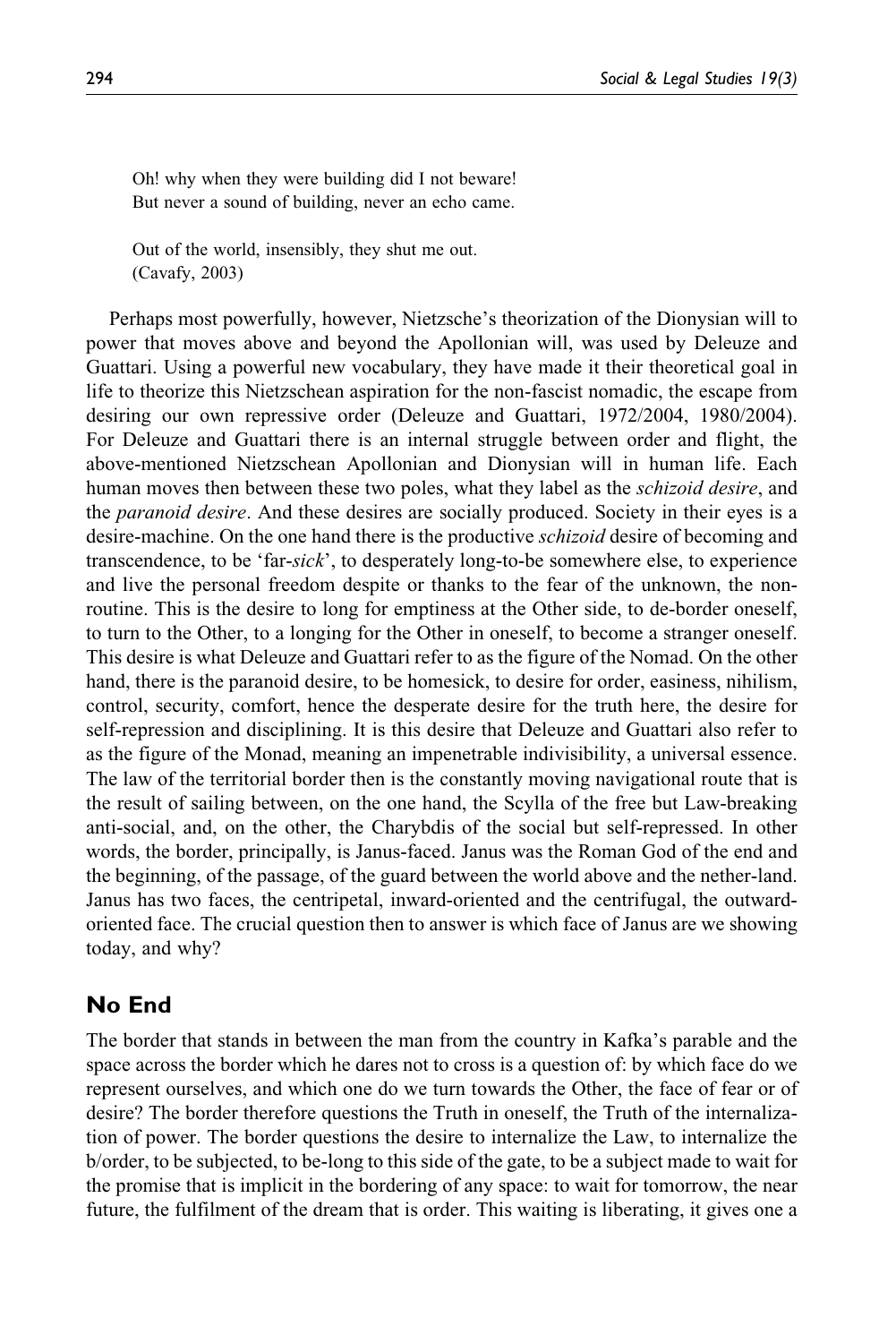task, a meaning, a social function and a potential identity. At the same time, the identification of oneself as a subject is also a form of containment, an imprisonment of one's multiplicity in a spatially ordered box set out by others, which is the act of waiting. The sentence of imprisonment is precisely this: waiting for the Law to be merciful, waiting for the gates to be opened. The man from the country grows roots in waiting. Thus, the act of waiting at the border as a subject is at the same time an act of liberation as it is an act of containment.

Crucially then, man navigates between two poles of desire. The paranoid desire at one end is the desire for the fulfilment with total(itarian), purifying order. This desire is at the same time a fear. It is the fear of the Dionysian Overman, the NoMad, the NoMan, the noWhere, the noNow, the spatio-temporal emptiness. The fear here is to be overwhelmed by emptiness, by a barbaric madness of total freedom, the fear not to have and be without a b/order, to become a stranger (to) oneself, and to be non-existent, to be, as Giorgo Agamben puts it, profane, to become like the Law itself, pure but empty, a man without content (Agamben, 1999). And this fear, as argued above, could lead to a serious antiliberation such as containment, of those who are feared at a given time and in a certain context. At the other end, there is schizoid desire, a longing for emptiness, to estrange oneself, to distance oneself, to free oneself from the surrounding silencing walls, to be outside the Law, an out-Law, to be without the repressive social mask, to be a naked man. The fear here is to be suffocated by a repressive total monadic love, the fear for the lie of the border, to be caged by a communal order, the fear to become a Subject, to alienate oneself from the transcendent self, to deny life.

Both ends, the totalitarian, pure monadic order, as well as the totally nomadic schizoid cannot be reached. The border, the threshold that stands in between oneself and one's own other, is an endless desire for fulfilment. Man is nowhere finally at home. And hence, there is no end of fearing and desiring. As Kafka (1990) himself argued: 'My fear ... is my substance, and probably the best part of me'. On this continuum, the delineation of the border is, thus, ongoing and dynamic, crucially contingent on our own co-production of our fears and desires.

And so I end without an end. I end with a question. In order to understand why we b/order ourselves and Others in a regular democracy, and thereby define who we are, it is crucially important to understand where we are, where we stand before the Law. The border is not a beginning, nor an end, but a continuous introspective question. That is the question, what is it that we fear? And what do we desire? Where are we located on the continuum of waiting before the Law and transcending it? Where do we draw the line? The border gate is hence, as Kafka challengingly posed in his parable cited above, our own gate: 'No one else could ever be admitted here, since this gate was made only for you'. So, before the gate will finally be shut for us then, the question constantly begs our attention what we are waiting for all our lives. At what price for ourselves and others. And whether in the end that justifies the waiting.

#### Acknowledgements

The author wishes to thank Sarah Blandy and David Sibley for organising a wonderful conference on ''theorising boundaries'' in Leeds some time ago at which the first ideas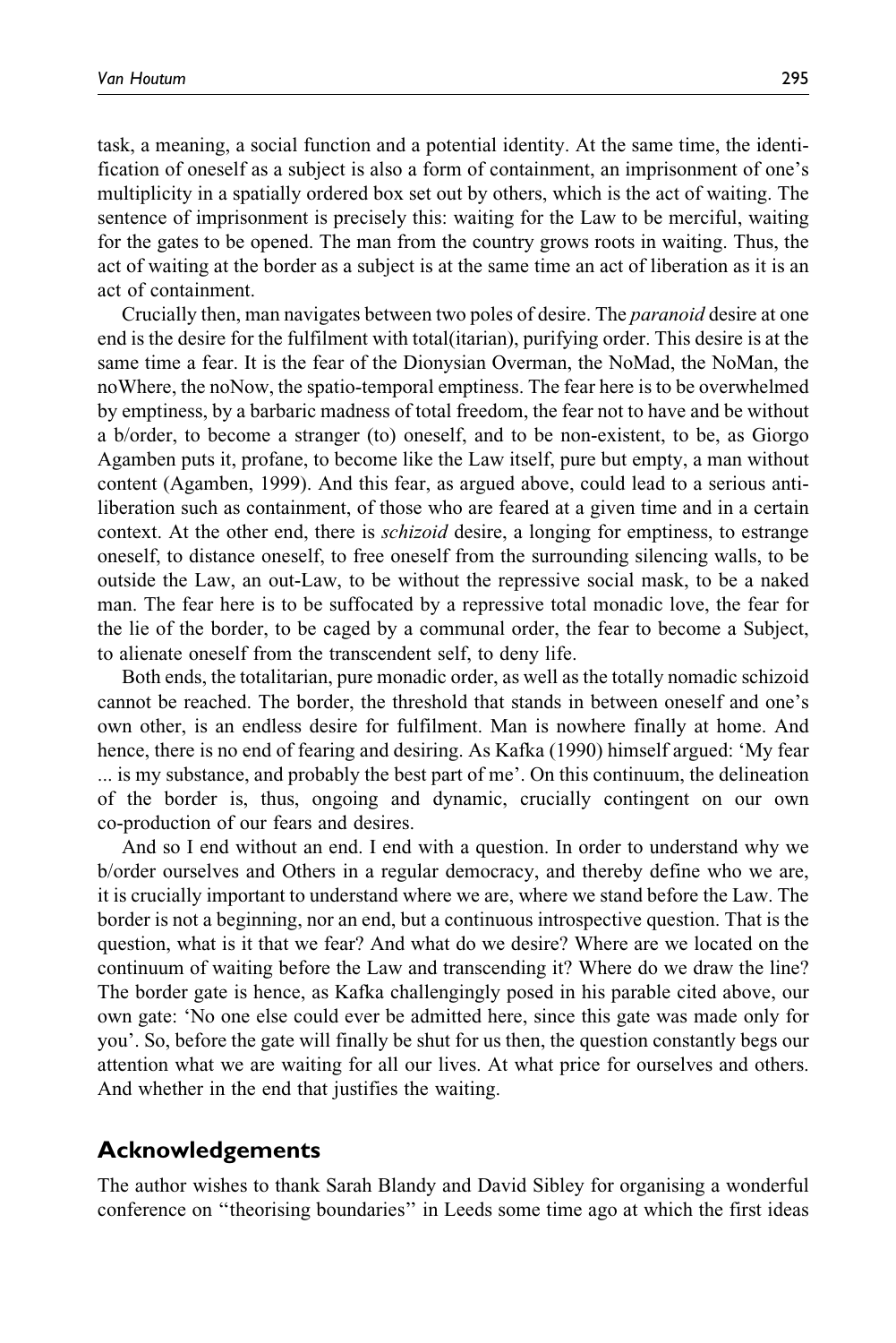for this paper have been presented. David Newman is thanked for organising a highly inspiring international conference on borders in Israel at which further ideas for this paper have been presented and discussed. And Johan Schimanski and Stephen Wolfe and the other members of the Border Aesthetics research project are much obliged for a lively and interesting skype chat on the issue of waiting in general and the draft of this article in particular.

#### **Note**

1. Looking at it from this angle, it may be illustrative that the territory on which the Twin Towers of the World Trade Center were standing was called 'Ground zero' after their destruction on 9/11. Here too a need was felt to overcome the darkness, the abyss and the terror and to move from zero to a state of transcendence in which the US stood tall and united again.

Nor is it a coincidence that in the impressive movie series of The Matrix, the rescuer of (Western) civilization has characteristics of an  $Ü$  bermensch and is called 'the One' (Neo).

#### **References**

- Agamben, G. (1995/2002) Homo sacer, de soevereine macht en het naakte leven, translated by Ineke van der Burg as Homo Sacer: Il potere sovrano e la nuda vita. Boom: Parresia.
- Agamben, G. (1999) The Man Without Content. Stanford, CA: Stanford University Press.
- Agamben, G. (2005) State of Exception, translated by K. Attell. Chicago: University of Chicago Press.
- Bauman, Z. (1997) Postmodernity and its Discontents. New York: University of New York Press.
- Cavafy, C. P. (2003) Poems, translated by J. C. Cavafy. Athens: Ikaros. Available at: http://d-sites. net/english/cavafy.htm
- Coetzee, J. M. (1980) Waiting for the Barbarians. London: Secker and Warburg.
- Deleuze, G. and F. Guattari (1972/2004) Anti-Oedipus. Vol. 1 of Capitalism and Schizophrenia. London and New York: Continuum. [Translation of Anti-Oedipe. Paris: Les Editions de Minuit.]
- Deleuze, G. and F. Guattari (1980/2004) A Thousand Plateaus. Vol. 2 of Capitalism and Schizophrenia. London and New York: Continuum. [Translation of *Milles Plateaux*. Paris: Les Editions de Minuit.]
- Derrida J. (1992) 'Before the Law', pp. 181–220 in D. Attridge (ed.) Acts of Literature. New York: Routledge.
- Derrida, J. (1994/2001) De kracht van wet; het 'mystieke fundament van het gezag'. Kampen: Agora/Pelkmans. Translation of Force de loi, le 'fondement mystique de l'autorité'. Paris: Éditions Galilée.
- Derrida, J. (2000) Of Hospitality. Stanford, CA: Stanford University Press.
- Foucault, M. (1977) Discipline and Punish: The Birth of the Prison, translated by A. Sheridan. London: Allen Lane, Penguin.
- Foucault, M. and Blanchot, M. (1989) Foucault/Blanchot: Maurice Blanchot: The Thought from Outside by Michel Foucault; Michel Foucault as I Imagine Him by Maurice Blanchot, translated by J. Mehlman and B. Massumi. New York: Zone Books.
- Jestrovic, S. (2008) 'Performing Like an Asylum Seeker: Paradoxes of Hyper-Authenticity', Research in Drama Education 13(2): 159–70.